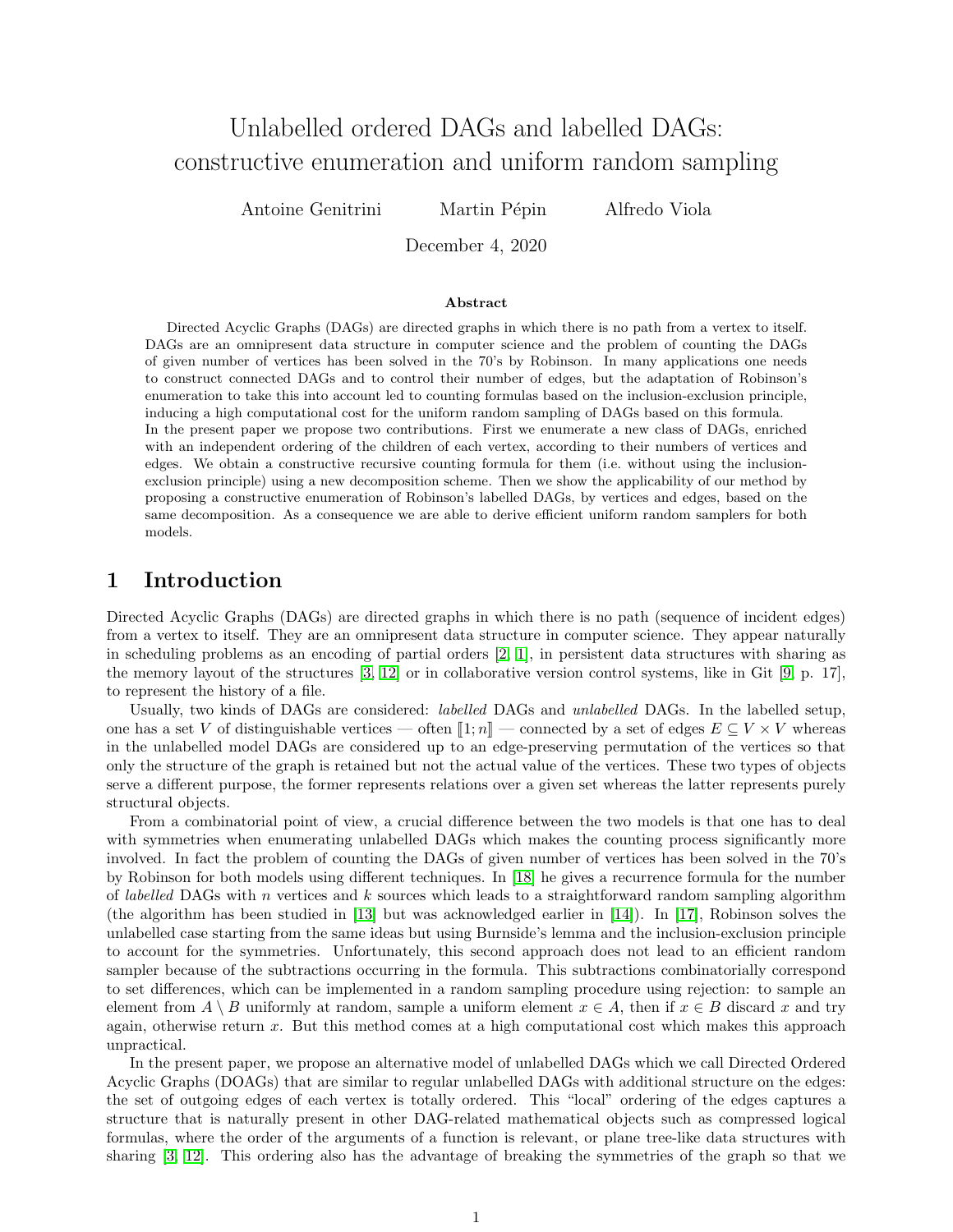manage to exhibit a *constructive*<sup>[1](#page-1-0)</sup> recursive counting formula with a clear combinatorial interpretation from which we derive an efficient uniform random sampler.

Our counting formula is based on a "vertex-by-vertex" decomposition of the graph (remove one source of the graph, chosen deterministically, and see what is left of the graph) whereas Robinson used a "layer-bylayer" scheme (remove all the sources at once). An interesting aspect of our decomposition is that it allows to easily account for the number of edges of the graph. We are able to count exactly the number of DOAGs with n vertices and m edges for any pair  $(n, m)$  and as a consequence our random sampler allows to choose the number of edges of the graph to be generated. As a consequence it is possible to control the distribution of the number of edges in the sampled graphs, for instance by sampling uniformly among DOAGs of bounded density  $m\binom{n}{2}$  or among DOAGs of bounded average degree  $m/n$ , without resorting to rejection. Another possible application of our approach is to control the maximum out-degree of the graph: given a constant d, it is possible to count the DOAGs such that each vertex has at most d outgoing edges and to sample uniformly at random among them. This is achieved by a trivial change in the counting formula and the random sampler.

An unexpected outcome of this work is that the "vertex-by-vertex" approach we developped to enumerate DOAGs is also applicable to other models, in particular to a class of edge-labelled DAGs and more importantly to the vertex -labelled DAGs from [\[18\]](#page-7-5). As a result, we obtain a constructive recursive formula enumerating vertex-labelled DAGs with one sink and one source, counted by number of vertices and edges. Obviously, by summing over the number of edges, we also obtain a constructive formula for the vertex-labelled DAGs (again, with one sink and one source) enumerated by their number of vertices only. Although the restriction to one sink and one source may seem limiting, it ensures the weak connectivity of the graph which is desirable in many applications. To our knowledge this is the first *constructive* formula for these objects.

In Section [2](#page-1-1) we present the class of Directed Ordered Acyclic Graphs and their recursive enumeration. We provide a complexity analysis of a the algorithm implementing this enumeration. In Section [3,](#page-4-0) we describe and analyse an efficient uniform random sampler of DOAGs of given number of edges and vertices based of the counting information. Finally in Section [4,](#page-6-0) we show how our approach can be applied to other models by establishing a link with the class of labelled DAGs and providing a constructive counting formula for them. An implementation of all the algorithms presented in this paper at <https://github.com/Kerl13/randdag>.

Related work Following the work of Robinson in [\[18,](#page-7-5) [17\]](#page-7-8), a series of advances have been made in the field of labelled DAGs enumeration. Several enhanced recurrence formulas were discovered, taking additional parameters into account such as the number of edges [\[19\]](#page-7-9), sources and sinks [\[11\]](#page-7-10) or initially connected components [\[10\]](#page-7-11). Except for [\[10\]](#page-7-11), the above articles all rely on the layer-by-layer decomposition of Robinson. Interestingly, the latter article presents a decomposition based on removing a source but no constructive counting formula is acknowledged.

The *uniform* random generation of DAGs was studied later and yielded mostly two types of algorithms: Markov-chain-based algorithms and recursive samplers. Our algorithm belongs to the second category. The Markov-chain approach was first used for DAGs in [\[14\]](#page-7-7) and was refined in [\[13\]](#page-7-6). Some control over the number of edges of the produced graphs is possible to a limited extent by forbidding DAGs with too many edges from the Markov chain, but this can have an impact on performance and it does not allow to target a specific number of edges. A recursive algorithm based on Robinson's formula for labelled DAGs was also acknowledged in [\[14\]](#page-7-7) and later studied in [\[13\]](#page-7-6). Finally, a class of automata that is similar in structure to our new model of DAGs has been studied in [\[4\]](#page-7-12), also using a layer-by-layer decomposition in the style of Robinson. It is constructive too, but rely only on the number of vertices.

All the recursive algorithms described here, including ours, use a technique called "the recursive method". It is based on an inductive specification of the objects and is split in two phases: a costly, though usually polynomial, preprocessing which only needs to be done once and the random generation itself. This technique is due to [\[15\]](#page-7-13) and has been systematised in [\[8\]](#page-7-14) for the structures that can be specified using only "admissible operators" of analytic combinatorics as described in [\[7,](#page-7-15) Ch. 1]. Unfortunately, DAGs are not specifiable in this sense and thus we cannot benefit from the results of [\[8\]](#page-7-14).

To the best of our knowledge, the efficient uniform generation of *unlabelled* DAGs is still an open problem.

## <span id="page-1-1"></span>2 Directed Ordered Acyclic Graphs

We introduce a model of directed acyclic graphs called "Directed Ordered Acyclic Graphs" (or DOAGs) which is similar to the classical model of unlabelled DAGs but where, in addition, we have a total order on the outgoing edges of each vertex. We describe a recursive decomposition of these objects which leads to a recursive counting formula that can be implemented in polynomial time and is amenable to efficient uniform random sampling.

<span id="page-1-0"></span> $^1\rm{Here}$  "constructive" means without using the inclusion-exclusion principle.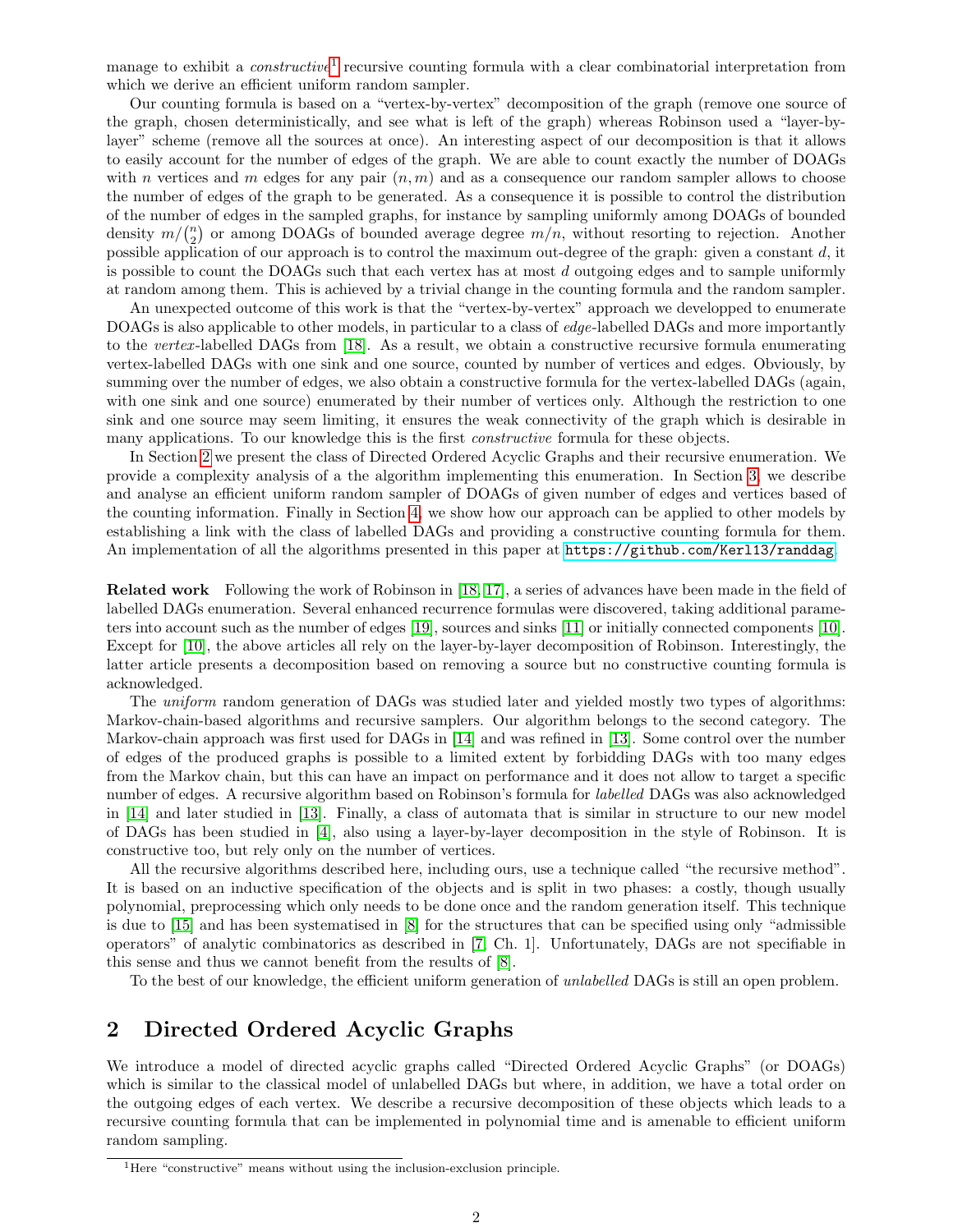#### 2.1 Description of the model

We first define directed ordered graphs as unlabelled directed graphs equipped with a total order on the set of outgoing edges of each vertex.

**Definition 1.** A Directed Ordered Graph (DOG) is a triple  $(V, E, \prec)$  where V is a set of vertices,  $E \subset V \times V$ is a set of edges and  $\prec \subseteq \{((u, v), (u, w)) \mid (u, v) \in E \land (u, w) \in E\}$  is a partial order on E, such that two edges are comparable if and only if they have the same source. Two such graphs are considered equal if there exists a bijection between their respective sets of vertices that preserves the edges and the partial order relation.

A path in a directed (ordered) graph is a sequence of edges  $(u_1, v_1), (u_2, v_2), \ldots, (u_n, v_n)$  such that for all  $i \in [1; n-1]$  we have  $u_{i+1} = v_i$ . If in addition, we have  $v_n = u_1$ , we call this path a cycle.

<span id="page-2-1"></span>Definition 2. A Directed Ordered Acyclic Graph is a DOG without cycles and with exactly one source and one sink, that is one vertex with in-degree 0 and one vertex with out-degree 0.

The restriction we put on the numbers of sources and sinks is a way to ensure the weak connectivity of the graph, which we believe is important for many applications. As an example, all the DOAGs with up to 4 edges are pictured in Fig. [1.](#page-2-0)



<span id="page-2-0"></span>Figure 1: All DOAGs with up to 4 edges. All edges are implicitly oriented from top to bottom.

#### 2.2 DOAG decomposition

We describe a canonical way to recursively decompose a DOAG into smaller structures. The idea is to remove vertices one by one in a deterministic order, starting from the source. The issue with this decomposition is that it yields graphs with more than one source, so we must express it in a more general class of graphs: multi-sources DOAGs.

<span id="page-2-2"></span>Definition 3. A multi-source DOAG is a DOG without cycles, with 1 sink, any number of sources and equipped with a total order on its set of sources.

These objects are defined separately from the DOAGs of Definition [2](#page-2-1) because of the ordering they have on their sources. Though this ordering would not be natural in the general class it arises naturally from the recursive decomposition: removing the source of a DOAG leads to a structure with several sources, but they are distinguishable thanks to the ordering of the outgoing edges of the initial source. Definition [3](#page-2-2) reflects this structure on the intermediate structures of the decomposition.

Formally, we define a decomposition step as a bijection between multi-source DOAGs with  $n > 1$  vertices and a multi-source DOAGs with  $n-1$  vertices given with some extra information. Let D be a multi-source DOAG with at least 2 vertices and consider the new graph  $D'$  obtained from D by removing its smallest source v (with respect to the ordering of the sources). For  $D'$  to be a multi-source DOAG, we have to specify the ordering of its sources: we consider the ordering where the new sources of  $D'$  (those that were uncovered by removing v) are considered *larger* than the pre-existing ones. The additional information necessary to reconstruct  $D$  from  $D'$  is the following:

- 1. the number q of sources of  $D'$  which were uncovered by removing v;
- 2. the set S of internal (non-sources) vertices of  $D'$  that were pointed at by v;
- 3. the function  $f: S \to [1; q + |S|]$  identifying the positions, in the list of outgoing edges of v, of the edges pointing to an element of S.

The reconstruction is straightforward: create a new source v with  $q + |S|$  outgoing edges such that the i-th of these edges is connected to  $f^{-1}(i)$  when  $i \in f(S)$  and is connected to one of the q largest sources of D' otherwise. The q largest sources of  $D'$  must be connected to the new source exactly once and in the same order as they appear in the list of sources of  $D'$ . Note that the order in which the vertices are removed when iterating this process corresponds to a BFS-based topological sort of the graph. Fig. [2](#page-3-0) pictures the first 3 decomposition steps of an example DOAG.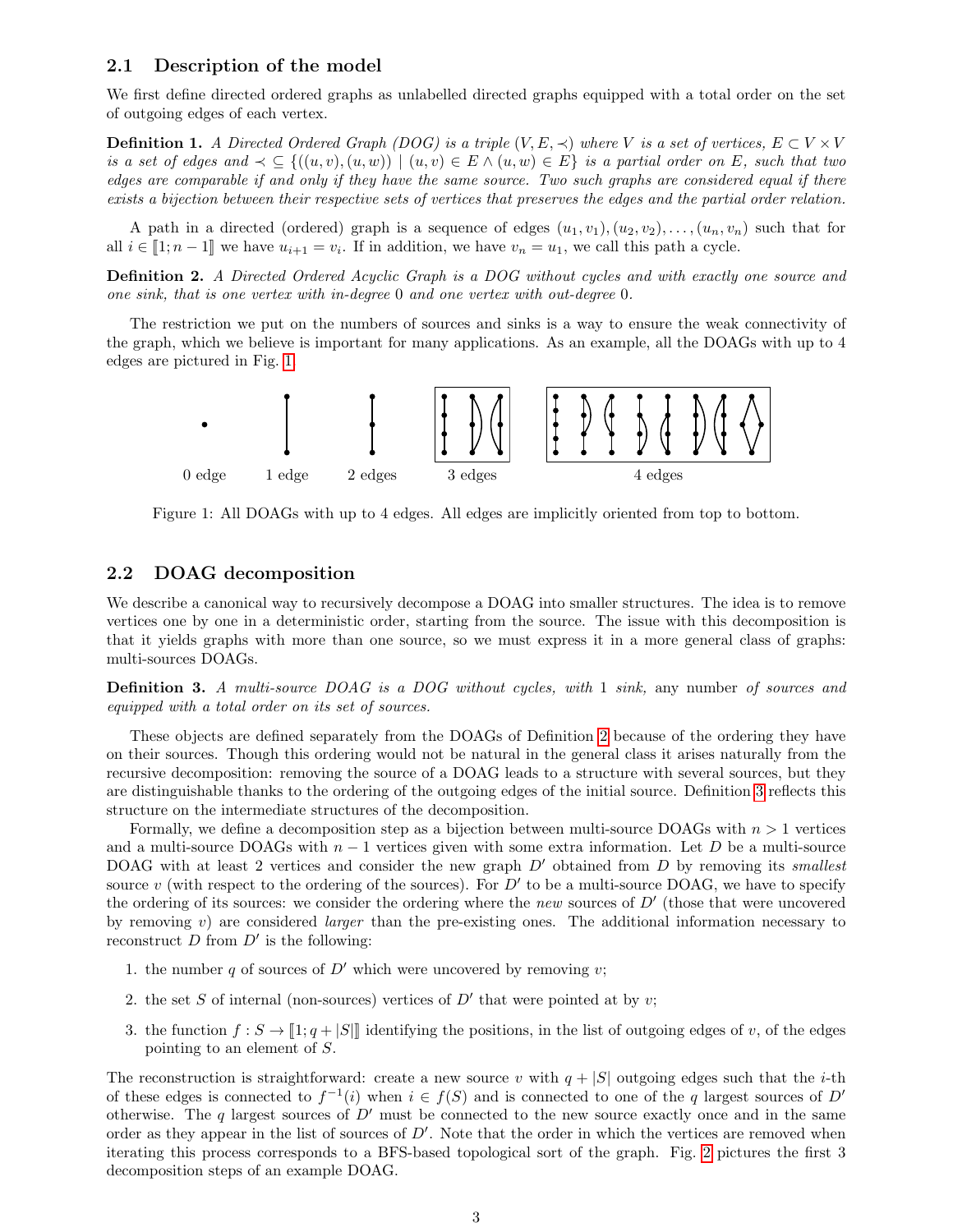

Figure 2: Recursive decomposition of a DOAG by removing sources one by one in a BFS fashion. The edges are implicitly oriented from top to bottom and the outgoing edges of each vertex are implicitly ordered from left to right. The integer labels at each stage indicate the ordering of the sources.

In fact, this decomposition describes a bijection between multi-source DOAGs with at least 2 vertices and quadruples  $(D', q, S, f)$  where D' is a multi-source DOAG, S is a subset of its internal vertices, q is a non-negative integer,  $q + |S| > 0$  and  $f : S \to [1; q + |S|]$  is an injective function. It can therefore be used to establish a recursive formula for counting multi-source DOAGs, the formula is given below. Let  $D_{n,m,k}$  denote the number of multi-source DOAGs with  $n$  vertices,  $m$  edges and  $k$  sources, then we have:

<span id="page-3-1"></span><span id="page-3-0"></span>
$$
D_{1,m,k} = 1_{\{m=0 \land k=1\}}
$$
  
\n
$$
D_{n,m,k} = 0
$$
 when  $k \le 0$   
\n
$$
D_{n,m,k} = \sum_{0 < s + q \le \min(n-k,m+2-n)} D_{n-1,m-s-q,k-1+q} \binom{n-k-q}{s} \binom{s+q}{s} s! \text{ otherwise,}
$$
\n(1)

where the term  $\binom{n-k-q}{s}$  accounts for the choice of the set S and the term  $\binom{s+q}{s}s!$  accounts for the number of injections  $f: S \to \mathbb{I} \times [s + q]$ . The bounds on  $s + q$  in the sum is justified by two combinatorial arguments. First, recall that  $s + q$  is the out-degree of the smallest source, so it cannot be zero and it is upper bounded by the number of vertices it might point at, that is the number of non-source vertices i.e.  $n - k$ . The second upper bound is obtained by observing that all vertices but the sink have at least one outgoing edge, hence the total number of edges m is at least  $s + q + (n - 2) \cdot 1$ .

<span id="page-3-5"></span>**Remark 1.** Since  $s + q$  is the out-degree of the removed source, the sequence  $D_{n,m,k}^{(d)}$  counting the DOAGs of maximum out-degree bounded by a given constant d can easily be obtained by replacing the bound over  $s + q$ by  $\min(n - k, m + 2 - n, d)$ .

#### 2.3 Computational aspects of the enumeration

We consider the problem of computing  $D_{n,m,k}$  for all n, m and k up to a given bound. This can be achieved easily using Equation [\(1\)](#page-3-1) and a dynamic programming approach. For the sake of conciseness we do not give the algorithm here but it can be found in Appendix [C.](#page-11-0) In this section we give some details on the algorithm. First, in Lemma [1](#page-3-2) we characterize the indices  $n, m, k$  such that  $D_{n,m,k} > 0$ . This can be used to avoid unnecessary recursive calls and to choose a memory-efficient data-structure for storing the results. Then in Theorem [1](#page-3-3) we give the complexity of the counting procedure in terms of bit operations.

<span id="page-3-2"></span>**Lemma 1.** For  $n > 1$ , we have  $D_{n,m,k} \neq 0$  if and only if  $1 \leq k < n$  and  $n - 1 \leq m \leq {n \choose 2} - {k \choose 2}$ .

The key-idea for the bounds on m are linked to the fact that the DOAGs must be connect and that there is no edge between sources. The complete proof is given in Appendix [B.](#page-10-0)

In Theorem [1](#page-3-3) we get a straightforward upper bound on the number of arithmetic operations necessary to compute all the  $D_{n,m,k}$  up to certain bounds. As it is usual in combinatorial enumeration, there is a hidden cost factor in the size of the numbers at stake: the more they grow the more costly arithmetic operations become. To account for this cost we also give an upper bound on the bit-size of all numbers being multiplied.

<span id="page-3-3"></span>**Theorem 1.** Let  $N, M > 0$  be two integers. Computing  $D_{n,m,k}$  for all  $n \leq N, m \leq M$  and all possible k can be done with  $O(N^4M)$  multiplications of integers of size at most  $O(M \ln M)$ .

In fact, the bit-complexity<sup>[2](#page-3-4)</sup>  $\mathcal{M}(x)$  of the multiplication of two integers with at most x bits is conjectured to be  $O(x \ln x)$ , but in practice a variety of algorithms are used (depending on the value of x) ranging from the naive algorithm (of complexity  $O(x^2)$ ) to the Schönhage-Strassen algorithm (of complexity  $O(x \ln x \ln \ln x)$ ). The first part of Theorem [1](#page-3-3) is straightforward but we need a bound on the value of  $D_{n,m,k}$  for the second part, which is the purpose of Lemma [2.](#page-4-1)

<span id="page-3-4"></span><sup>&</sup>lt;sup>2</sup>The bit complexity corresponds to the complexity in terms of binary operations.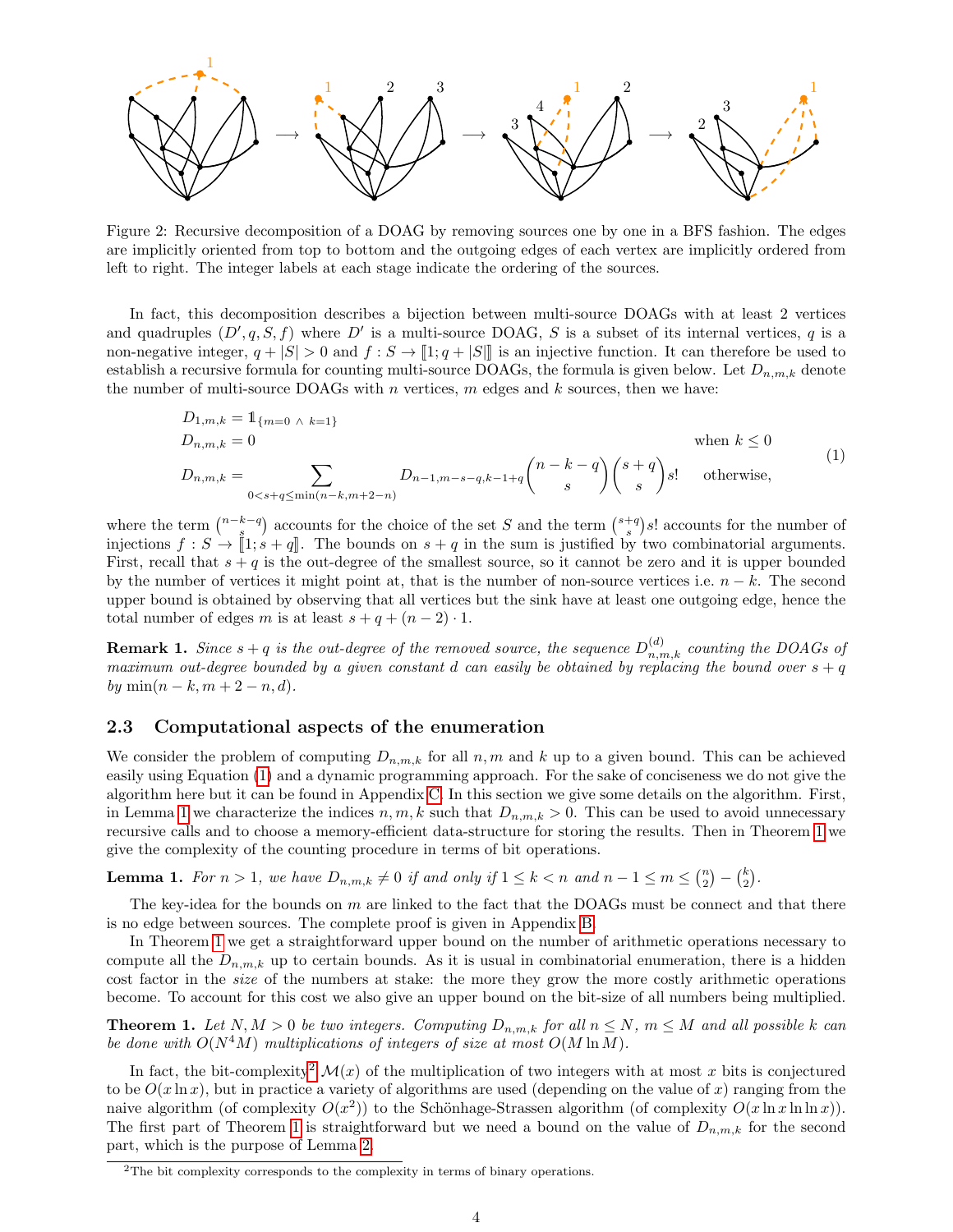<span id="page-4-1"></span>**Lemma 2.** For all  $n, m, k$   $D_{n,m,k} \leq {(\binom{n}{2} - \binom{k}{2}) \cdot (m - n + 2)!}$ .

This upper bound is based on two simple combinatorial arguments: the number of ways to choose the  $m$ vertices of a multi-source DOAG is bounded by the given binomial coefficient and the number of ways to order the outgoing edges of all vertices is bounded by the factorial. The complete proof is presented in Appendix [B.](#page-10-0) This bound on the number of multi-source DOAGs is rough but it is precise enough to get an estimation of the bit-size of these numbers.

#### <span id="page-4-3"></span>**Corollary 1.** There exists a constant  $c > 0$  such that for all  $n, m, k$  we have  $\log_2(D_{n,m,k}) \leq c \cdot m \cdot \log_2 m$ .

We now have enough information to prove Theorem [1.](#page-3-3)

*Proof of Theorem [1.](#page-3-3)* Since  $D_{n,m,k} = 0$  for  $k > n$ , we need to compute  $O(N^2M)$  numbers. Moreover, computing each  $D_{n,m,k}$  requires to compute a sum of at most  $n^2$  terms, each of which is the product of a number of bit-length  $O(m \ln m)$  with a coefficient of the form  $C(i,q,s) = {i \choose s} {q+s \choose s} s!$  (for some  $i,q,s \leq n$ ) of bitlength  $O(n \ln n)$ . Overall this accounts for  $O(N^4M)$  multiplications of bit-complexity  $\mathcal{M}(M \ln M)$ .

There remains to measure the cost of computing the coefficients  $C(i, j, s)$ . They can be obtained at a small amortized cost using the relation  $C(i, q, s) = C(i, q, s - 1) \cdot \frac{s(s+q)}{i-s+1}$  (holding for all  $1 < s < i$ ) to get the value of the coefficient at s from its value at  $s - 1$  when summing the terms of [\(1\)](#page-3-1) for increasing values of s. Clearly, the cost of multiplying numbers of bit-length  $n \ln n$  and  $\ln n$  is bounded by  $\mathcal{M}(n \ln n)$  and therefore  $\mathcal{M}(M \ln M)$ . П

### <span id="page-4-0"></span>3 Random sampling

In this section we describe a uniform random sampler of DOAGs based on the recursive decomposition given in the previous section. Our algorithm is based on the so-called "recursive method" from [\[15\]](#page-7-13) in the way we select the parameters of the sub-structures but unlike what we would expect in the systematised framework from [\[8\]](#page-7-14), the substructures are not independent. Once the sub-DOAG D' accounted for by  $D_{n-1,m-p,k-1+p-s}$ has been selected, the set S and injection  $f : S \to [1; |S| + q]$  accounted for by  $\binom{n-k-p+s}{s} \binom{p}{s} s!$  cannot be sampled independently from  $D'$ .

Our random sampler is given in Algorithm [1.](#page-4-2) We first give a high-level description of the algorithm here for the sake of readability. Implementation considerations are discussed below, and in particular in Algorithm [2](#page-5-0) we give a fast algorithm for the generation of the outgoing edges of the new source at each step of the global random sampling procedure.

Algorithm 1 Recursive uniform sampler of multi-source DOAGs

<span id="page-4-2"></span>

| <b>Input:</b> Three integers $(n, m, k)$ such that $D_{n,m,k} > 0$                                              |
|-----------------------------------------------------------------------------------------------------------------|
| <b>Output:</b> A random multi-source DOAG with n vertices (including $k$ sources), and m edges                  |
| 1: function SAMPLE $(n, m, k)$                                                                                  |
| <b>if</b> $n \leq 2$ then generate the (unique) DOAG with <i>n</i> vertices<br>2:                               |
| else<br>3:                                                                                                      |
| <b>pick</b> $(s,q)$ with probability $D_{n-1,m-s-q,k-1+q} {n-k-q \choose s} {q+s \choose s} s!/D_{n,m,k}$<br>4: |
| $D' \leftarrow \text{SAMPLE}(n-1, m-s-q, k-1+q)$<br>5:                                                          |
| $S \leftarrow$ a uniform subset of size s of the inner vertices of D'<br>6:                                     |
| $S' \leftarrow$ a uniform permutation of S<br>7:                                                                |
| $E \leftarrow$ a uniform shuffling of S' with the q largest sources of D'<br>8:                                 |
| <b>return</b> the DOAG obtained by adding a new source to $D'$ with E as its list of outgoing edges<br>9:       |
|                                                                                                                 |

The pick instruction at line [4](#page-4-2) implements the "recursive method" scheme: pick the parameters of the sub-structures using the pre-computed counting information. One possible way to implement this is to draw a random variable  $r \sim \text{UNIF}([0; D_{n,m,k} - 1])$  and to compute the partial sum of the terms  $D_{n-1,m-s-q,k-1+q} \binom{n-k-q}{s} \binom{q+s}{s} s!$  (in any order independent of r) until the sum is greater than r. The indices  $s$  and  $q$  of the last term of the sum are the ones to pick. Independently of the summation order, this procedure has complexity  $O(n^2)$  in the worst case in terms of multiplications of big integers. An interesting order of summation is the one where  $(s+q, s)$  are taken in lexicographic order. In this case the complexity of the **pick** function can be expressed as  $O((s+q)^2)$  which is more informative about the cost of sampling the whole DOAG since  $s + q$  is the *out-degree* of the new source. We consider that this order is used in all the following.

Then, once we have sampled the sub-DOAG  $D'$ , sampling S is straightforward and the injection f is obtained as a permutation of S (thus deciding of the order of the elements of S as children of the new vertex)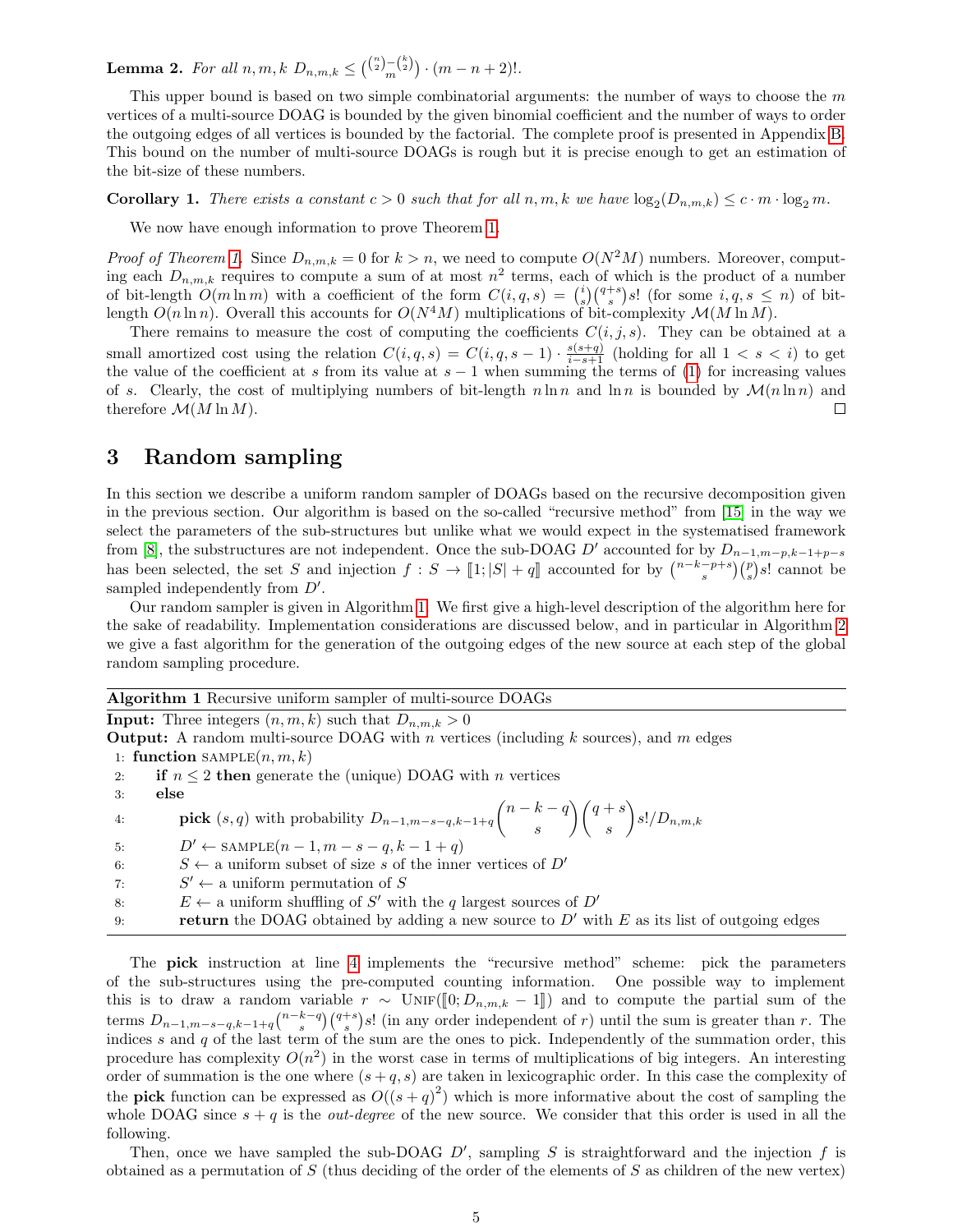shuffled with the largest q sources of  $D'$ . The correctness and complexity of this procedure in terms of integer multiplications are stated in Theorem [2.](#page-5-1)

<span id="page-5-1"></span>**Theorem 2.** Algorithm [1](#page-4-2) computes a uniform random DOAG of given parameters  $(n, m, k)$  by performing  $O\left(\sum_v d_v^2\right)$  multiplications where v ranges over the vertices of the graph and  $d_v$  is the out-degree of v.

Proof. The complexity result is a straightforward consequence of the above discussion. Uniformity is proven by induction. Let D be a DOAG of parameters  $(n, m, k)$  and let  $(D', q, S, f)$  denote the result of one decomposition step of D. Then the probability that D is returned by  $\text{SAMPLE}(n, m, k)$  is  $\mathbb{P}[(s, q)] \cdot \mathbb{P}[D'|s, q] \cdot \mathbb{P}[S|D', s]$ .  $\mathbb{P}[f|S,q]$  where  $\mathbb{P}[(s,q)] = D_{n-1,m-s-q,k-1+q} \binom{n-k-q}{s} \binom{q+s}{s} s!/D_{n,m,k}$ ,  $\mathbb{P}[D'|s,q] = D_{n-1,m-s-q,k-1+q}^{-1}$  by induc- $\frac{|S|+q}{|S|}\big)\big)^{-1}.$ tion,  $\mathbb{P}[S|s, D'] = {\binom{n-q-s}{s}}^{-1}$  and  $\mathbb{P}[f|S, q] = (|S|! \binom{|S|+q}{|S|}$  $\Box$ 

Note that the sum  $\sum_{v} d_v^2$  is of the order of  $m^2$  in the worst case but can be significantly smaller if the out-degrees of the vertices are evenly distributed. In the best case we have  $d_v \sim \frac{m}{n}$  for most of the vertices and as a consequence  $\sum_v d_v^2 \sim m^2/n$ .

We have decomposed the generation of the new source into several steps in Algorithm [1](#page-4-2) (lines [5](#page-4-2) to [8\)](#page-4-2) to make the role of each term in the counting formula apparent, and help stating the uniformity. However there is a faster way to implement this part of the Algorithm by sampling S and its ordering together using a variant of the well-known Fisher-Yates algorithm (see  $[6]$ ) using the property that the first s terms of a uniform permutation form a uniform ordered subset of size s its elements. This is described in Algorithm [2](#page-5-0) which can substitute lines [5](#page-4-2) to [8](#page-4-2) in Algorithm [1](#page-4-2) in a practical implementation.

Algorithm 2 Optimised uniform sampler of new sources with given parameters

<span id="page-5-0"></span>**Input:** Two non-negative integers s and q, a, array Q of length  $\ell_Q \geq q$  vertices playing the role of sources and an array T of length  $\ell_T \geq s$  vertices playing the role of internal vertices.

**Output:** An array v of  $s + q$  vertices, representing a new vertex with q out-edges to the q last elements of Q (appearing in the same order as in  $Q$ ) and s edges to elements of T, chosen uniformly at random.

| 1: $s' \leftarrow s, q' \leftarrow q, v \leftarrow new array of length s + q$ | 8:  | if BERNOULLI $(s'/(s'+q'))$ then                   |
|-------------------------------------------------------------------------------|-----|----------------------------------------------------|
| 2:                                                                            | 9:  | $v[s' + q' - 1] \leftarrow T[s' - 1]$              |
| 3: for $i = 0$ to $s - 1$ do                                                  | 10: | $s' \leftarrow s'-1$                               |
| 4: $r \leftarrow \text{UNIF}(\Vert i; \ell_T - 1 \Vert)$                      | 11: | else                                               |
| 5: $T[i] \leftrightarrow T[r]$                                                | 12: | $v[s' + q' - 1] \leftarrow Q[\ell_Q - q + q' - 1]$ |
| 6:                                                                            | 13: | $q' \leftarrow q' + 1$                             |
| 7: while $s' + q' > 0$ do                                                     |     |                                                    |
|                                                                               |     |                                                    |

UNIF(a, b) returns a uniformly sampled integer in [a; b]; BERNOULLI(x) returns True with probability x and False otherwise.

The first loop of Algorithm [2](#page-5-0) at line [3](#page-5-0) implements the Fisher-Yates algorithm with an early exit after s iterations rather than  $\ell_T$ . After this, the first s elements of T represent the set S and their ordering is uniform. The second loop implements the shuffling of S with the last  $q$  elements of  $Q$ . We populate the array  $v$  in reverse order so as to ensure that the elements coming from Q remain sorted.

This algorithm achieves linear complexity in  $(s + q)$  in terms of memory accesses and calls to the random number generator, but it works in place in  $T$ . Since  $T$  represent the internal vertices of a DOAG, this means that we must choose a data structure for DOAGs that is not sensitive to the order of its internal vertices.

The idea is to represent a multi-source DOAG with  $n$  vertices and  $k$  sources as an array of vertices where the first k elements are the sources, sorted in increasing order, and the other  $n - k$  elements are the internal nodes stored in an unspecified order. Vertices are represented as pointers to arrays of vertices, the order of the elements encodes the order of the edges.

One can then allocate a single array of size n before the first call to the sampler and populate it from right to left in the recursive calls. The invariant is that after a recursive call to SAMPLE $(n', m', k')$  the n' last elements of the array represent the resulting multi-source DOAG  $D'$  of size  $n'$ . Algorithm [2](#page-5-0) is then used by using the  $n' - k'$  last elements of the array as T and the k' elements preceding them as Q, without making any copy. Finally the newly generated source is stored at index  $n - n'$ , just before the n' vertices representing D'. The advantage of this memory layout is that after this point, the  $q$  former sources that have been turned into internal nodes are already at the right place.

**Remark 2.** If the sequence  $D_{n,m,k}^{(d)}$  from Remark [1](#page-3-5) is used in place of  $D_{n,m,k}$  in the algorithm, and without any further change, we obtain a uniform random sampler of DOAGs of maximum out-degree bounded by d.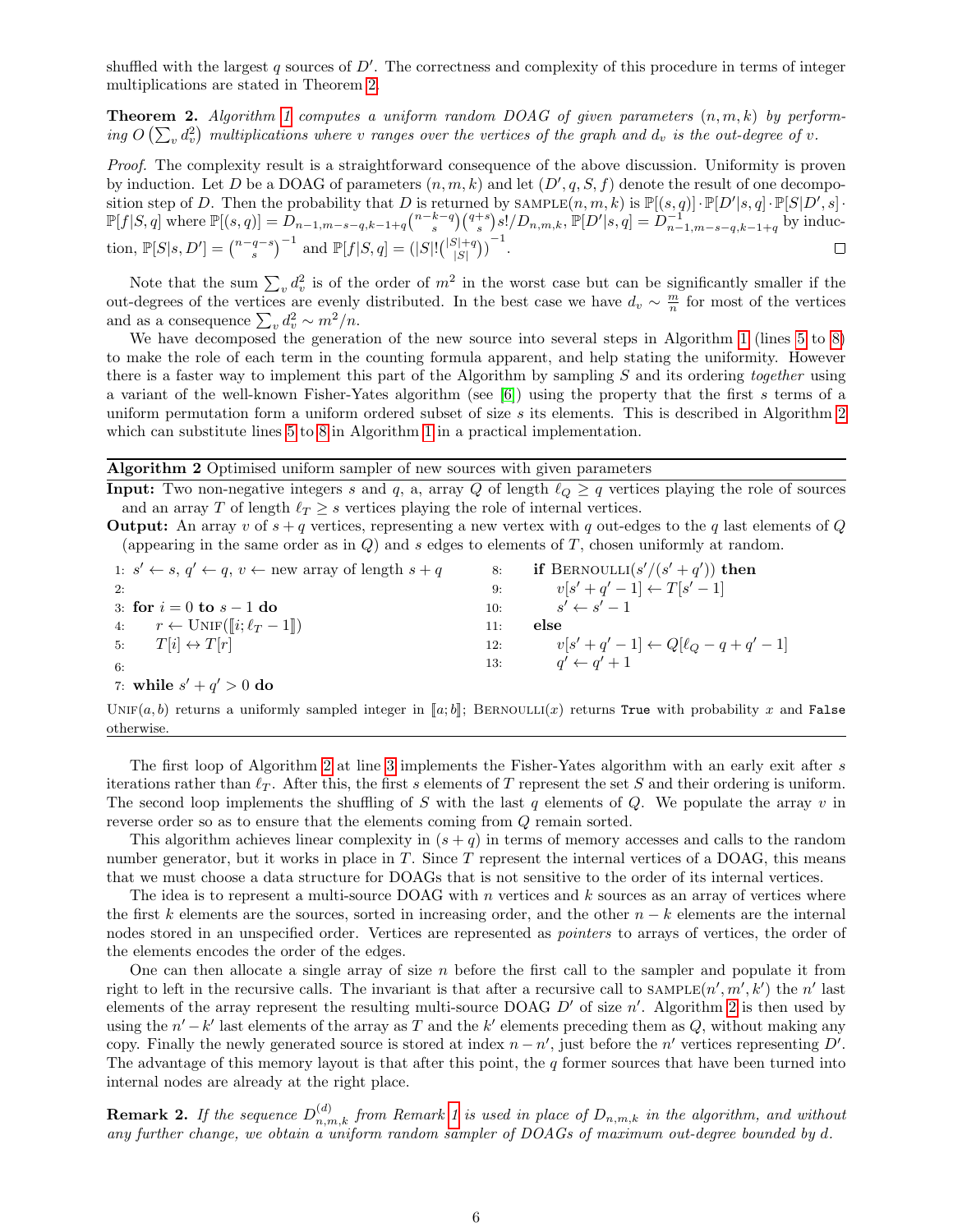## <span id="page-6-0"></span>4 Adaptation to edge-labelled and vertex-labelled DAGs

In this last section we demonstrate the applicability of our method by counting two other models of DAGs by number of vertices, edges and sources: edge-labelled DAGs, which are a natural extension of DOAGs and the classical model of vertex-labelled DAGs.

For the second model, this corresponds to a sequence obtained by Gessel in [\[11\]](#page-7-10) using generating functions. The difference here is that our formula is constructive and thus amenable to effective random sampling. To our knowledge, this is the first such formula for labelled DAGs.

#### 4.1 Constructive enumeration of edge-labelled DAGs

The total order on the outgoing edges of each vertex in DOAGs can as well be expressed as a labelling of these edges from 1 to the out-degree of the vertex. A natural operation on these local labellings is to shuffle them to get a global labelling of all the edges of the graph from 1 to its number of edges m. This suggests to consider the class of edge-labelled DAGs defined as the set of Directed Acyclic Graphs  $(V, E)$  equipped with a labelling of their edges  $\lambda : E \overset{\sim}{\rightarrow} [1; |E|]$  and where two graphs are considered equal if they are isomorphic<br>as graphs and in a label processing way. Again, we restrict our attention to graphs with one source and en as graphs and in a label-preserving way. Again, we restrict our attention to graphs with one source and one sink.

These objects have a common property with DOAGs: the labels of the outgoing edges of each vertex induces an ordering of these edges. Hence the decomposition described in Section [2](#page-1-1) remains applicable and we can obtain a recurrence relation on the number  $E_{n,m,k}$  of edge-labelled DAGs with n vertices (including k ordered sources and one sink) and m labelled edges. Due to a lack of space, the counting formula is presented in the Appendix [D](#page-12-0) as well as some more details on this class and its relation with DOAGs.

#### 4.2 Constructive enumeration of vertex-labelled DAGs

More interestingly vertex-labelled DAGs with a unique sink can be enumerated directly using our vertex-byvertex decomposition too. We could be tempted to do the decomposition by removing the smallest source at each step but this makes the recurrence difficult to express. Instead we count vertex-labelled DAGs with a distinguished source this time (this operation is called pointing).

Let  $V_{n,m,k}$  denote the number of vertex-labelled DAGs with n vertices (including k sources and the sink) and m edges. The number of such DAGs with a distinguished (or pointed) source is given by  $k \cdot V_{n,m,k}$ . Removing the distinguished source yields a regular vertex-labelled DAG with  $n-1$  vertices. Moreover the three pieces of information that are necessary to reconstruct the source are the label of the source  $(n \text{ choices})$ and the set of s internal vertices (resp. of q sources) of the sub-graph which were connected to the source. This leads to the following recursive formula:

$$
V_{1,m,k} = 1_{\{m=0 \land k=1\}}
$$
  
\n
$$
V_{1,m,k} = 0
$$
 when  $k \le 0$   
\n
$$
V_{n,m,k} = \frac{n}{k} \sum_{0 < s + q < \min(n,m)} V_{n-1,m-s-q,k-1+q} \binom{n-q-k}{s} \binom{k-1+q}{q}
$$
 otherwise. (2)

Computing the first terms, we get back that values from [OEIS A165950](https://oeis.org/A165950) related to the papers [\[10,](#page-7-11) [11\]](#page-7-10) where the sequence is obtained via a generating function enumeration related to the Tutte polynomial.

Remark 3. For the purpose of random sampling, the fact that we have to divide by k is not an issue. The idea is that we sample a uniform source-pointed DAG of parameters k and then forget about the pointed source. Since all sources have the same probability to be pointed, this procedure is actually uniform.

Remark 4. Since both edge-labelled DAGs and vertex-labelled DAGs have no symmetries, we obtain that  $n!E_{n,m,1} = m!V_{n,m,1}$  by observing that both sides of this equality count the same thing: DAGs with an edge-labelling and vertex-labelling independent from each other.

## 5 Conclusion and future work

We studied a new class of connected unlabelled DAGs enriched with an ordering of the outgoing edges of each vertex (DOAGs). We obtained a constructive inductive formula counting its elements by number of vertices and edges using a vertex-by-vertex decomposition, from which we derived an efficient uniform random sampler. The method used for the decomposition proved applicable to other models of DAGs and we managed to get a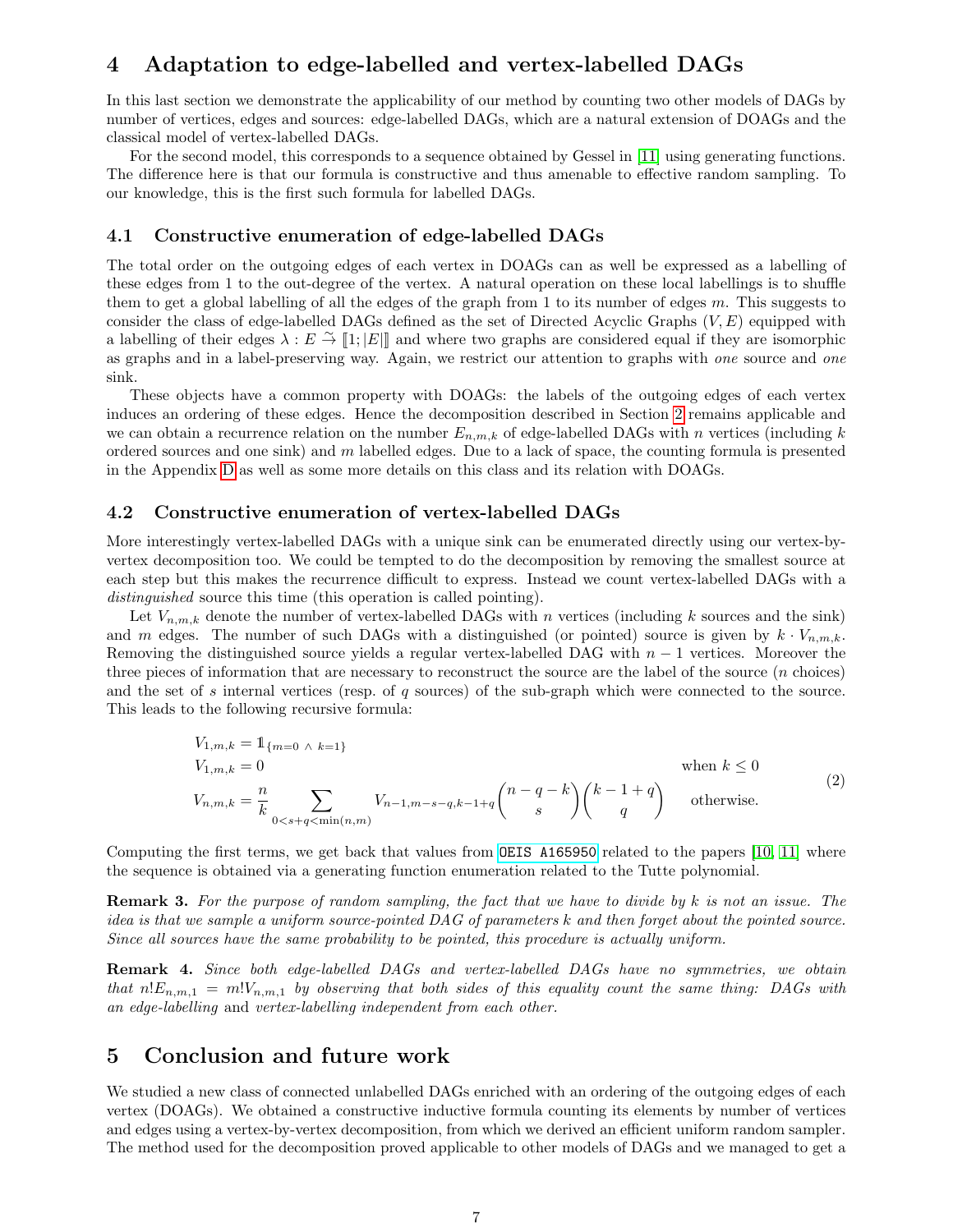counting formula for the number of labelled DAGs with n vertices (including k sources and one sink) and m edges.

An interesting topic that is left uncovered here is the study of the asymptotic behaviour of  $D_{n,m,k}$ . Having this type of information has been proved useful for the design of more efficient samplers as showed for instance in [\[4\]](#page-7-12) and [\[13\]](#page-7-6) (though at the cost of a slight bias in this second example).

Finally, another question we wish to investigate is the possibility to drop the constraint on the numbers of sources and sinks while retaining the weak connectivity of the graph.

## References

- <span id="page-7-1"></span>[1] L.-C. Canon, M. El Sayah, and P.-C. Héam. A comparison of random task graph generation methods for scheduling problems. In Euro-Par 2019, volume 11725 of LNCS, pages 61–73. Springer, 2019.
- <span id="page-7-0"></span>[2] D. Cordeiro, G. Mouniê, S. Perarnau, D. Trystram, J.-M. Vincent, and F. Wagner. Random graph generation for scheduling simulations. ICST, 2010.
- <span id="page-7-2"></span>[3] A. P. Ershov. On programming of arithmetic operations. *Commun. ACM*, 1(8):3–6, August 1958.
- <span id="page-7-12"></span>[4] S. De Felice and C. Nicaud. Random generation of deterministic acyclic automata using the recursive method. In 8th International Computer Science Symposium in Russia, CSR'13, volume 7913 of LNCS, pages 88–99. Springer, 2013.
- <span id="page-7-18"></span>[5] M. A. Fiol, J. L. A. Yebra, and I. Alegre. Line digraph iterations and the (d, k) digraph problem. IEEE Transactions on Computers, C-33(5):400–403, 1984.
- <span id="page-7-16"></span>[6] R. A. Fisher and F. Yates. Statistical tables for biological, agricultural and medical research. Oliver and Boyd, London, 1948.
- <span id="page-7-15"></span>[7] P. Flajolet and R. Sedgewick. Analytic Combinatorics. Cambridge University Press, Cambridge, 2009.
- <span id="page-7-14"></span>[8] P. Flajolet, P. Zimmermann, and B. Van Cutsem. A calculus for the random generation of labelled combinatorial structures. Theor. Comput. Sci., 132(2):1–35, 1994.
- <span id="page-7-4"></span>[9] K. Geisshirt, E. Zattin, A. Olsson, and R. Voss. Git Version Control Cookbook: Leverage Version Control to Transform Your Development Workflow and Boost Productivity, 2nd Edition. Packt Publishing, 2018.
- <span id="page-7-11"></span>[10] I. M. Gessel. Enumerative applications of a decomposition for graphs and digraphs. Disc. Math.,  $139(1):257 - 271, 1995.$
- <span id="page-7-10"></span>[11] I. M. Gessel. Counting acyclic digraphs by sources and sinks. Discrete Mathematics, 160(1):253 – 258, 1996.
- <span id="page-7-3"></span>[12] E. Goto. Monocopy and associative algorithms in an extended lisp. Technical report, University of Tokyo, 1974.
- <span id="page-7-6"></span>[13] J. Kuipers and G. Moffa. Uniform random generation of large acyclic digraphs. Stat. and Computing,  $25(2):227-242, 2015.$
- <span id="page-7-7"></span>[14] G. Melançon, I. Dutour, and M. Bousquet-Mélou. Random generation of directed acyclic graphs. *Electron*. Notes Discret. Math., 10:202–207, 2001.
- <span id="page-7-13"></span>[15] A. Nijenhuis and H. Wilf. Combinatorial Algorithms: For Computers and Hard Calculators. Academic Press, Inc., USA, 2nd edition, 1978.
- <span id="page-7-17"></span>[16] S. Porta, P. Crucitti, and V. Latora. The network analysis of urban streets: A dual approach. Physica A: Statistical Mechanics and its Applications, 369(2):853 – 866, 2006.
- <span id="page-7-8"></span>[17] R. W. Robinson. Counting unlabeled acyclic digraphs. In Combinatorial Mathematics V, Lecture Notes in Mathematics, pages 28–43. Springer, 1977.
- <span id="page-7-5"></span>[18] R.W. Robinson. Counting labeled acyclic digraphs. New Directions in the Theory of Graphs, pages 239–273, 1973.
- <span id="page-7-9"></span>[19] V.I. Rodionov. On the number of labeled acyclic digraphs. Discrete Mathematics, 105(1):319 – 321, 1992.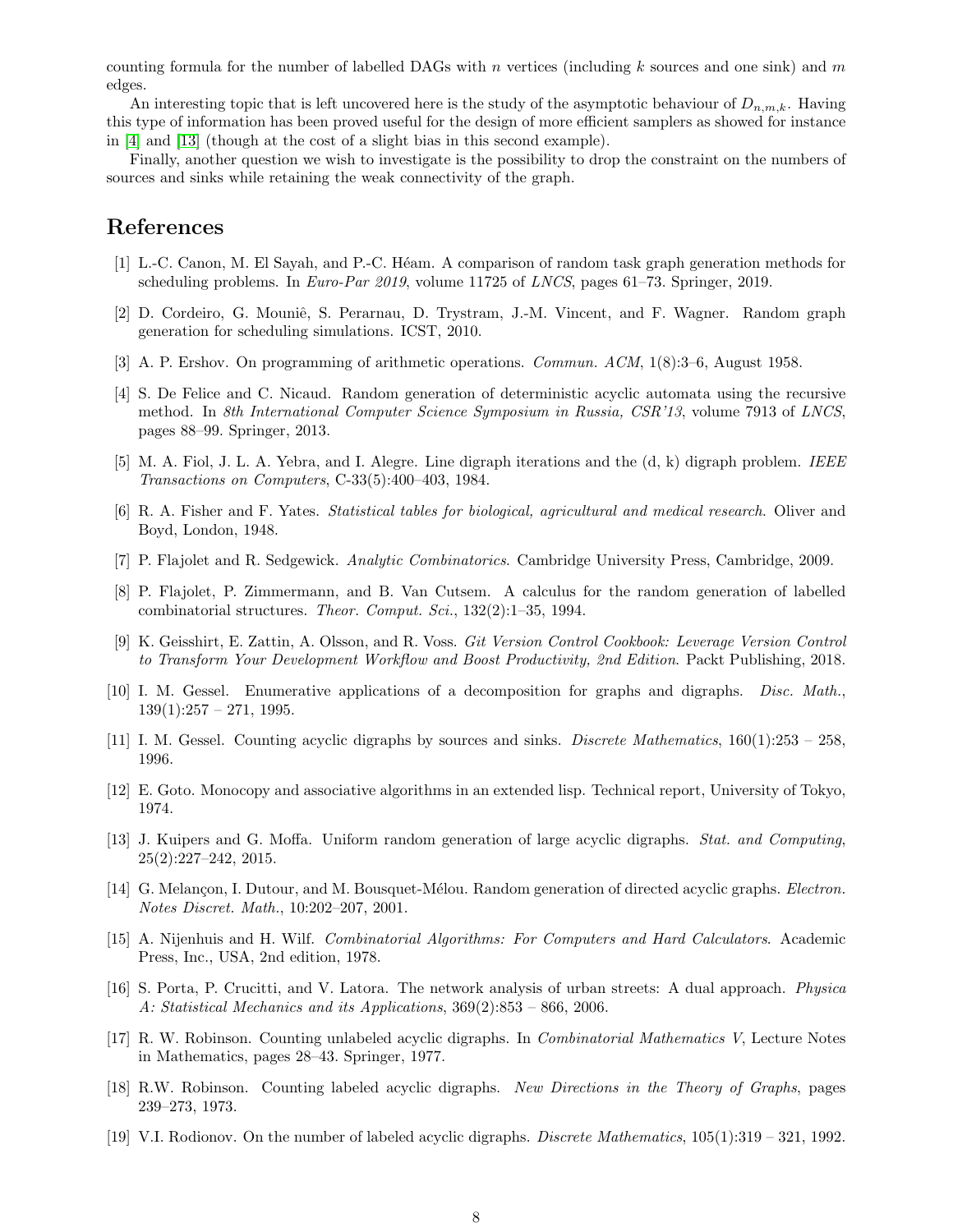# A Examples of a random DAGs



Figure 3: A random DOAG sampled uniformly at random among all DOAGs with  $m = 1500$  edges and with maximum out-degree bounded by 2, that is such that all vertices have at most 2 outgoing edges. This DOAG contains 787 vertices.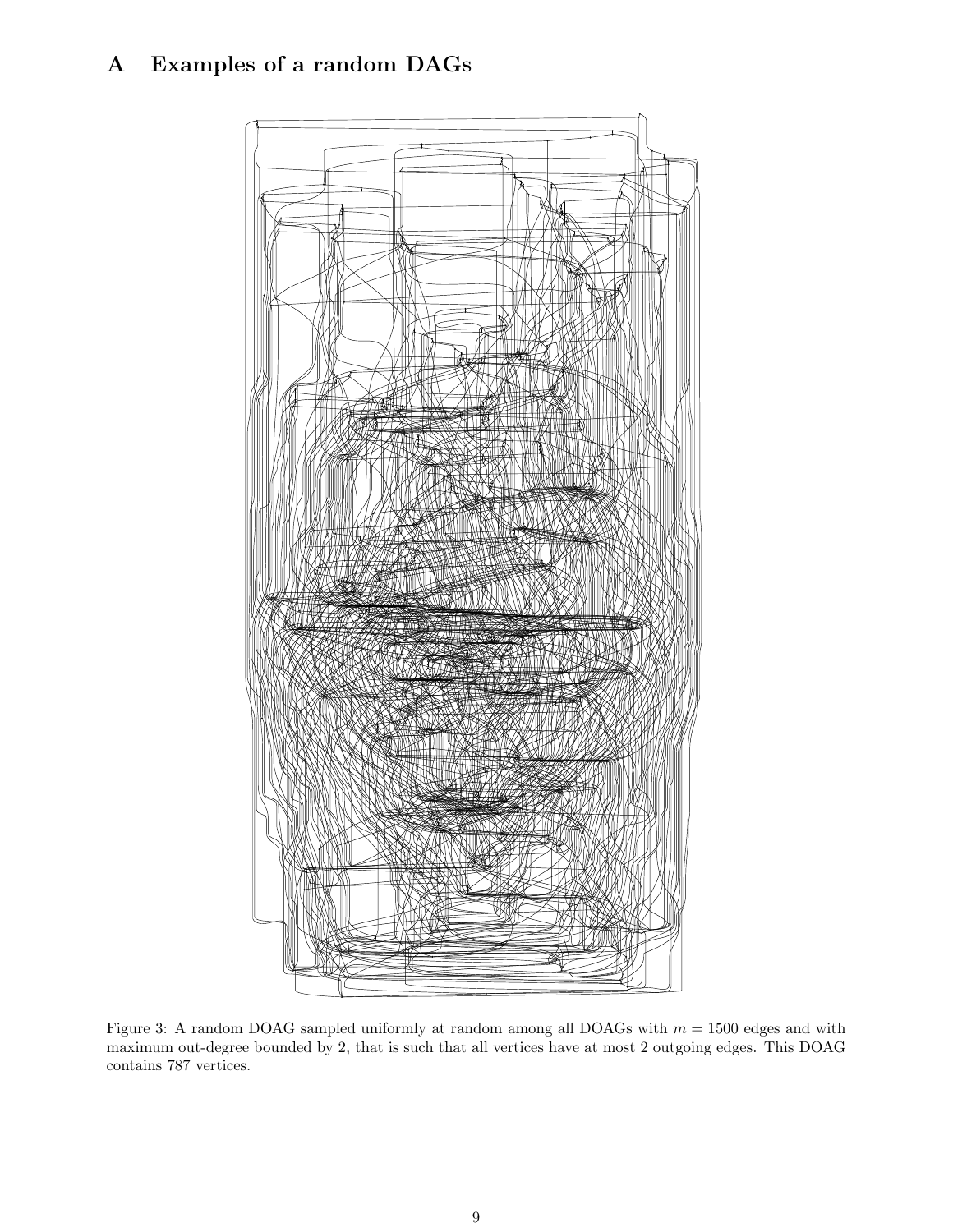

Figure 4: A random DOAG sampled uniformly at random among all DOAGs with  $m = 1000$  edges and with maximum out-degree bounded by 10, that is such that all vertices have at most 10 outgoing edges. This DOAG contains 272 vertices. The colors of the vertices represent the degrees and have been picked according to the following color map (lowest degree on the left and highest degree on the right).

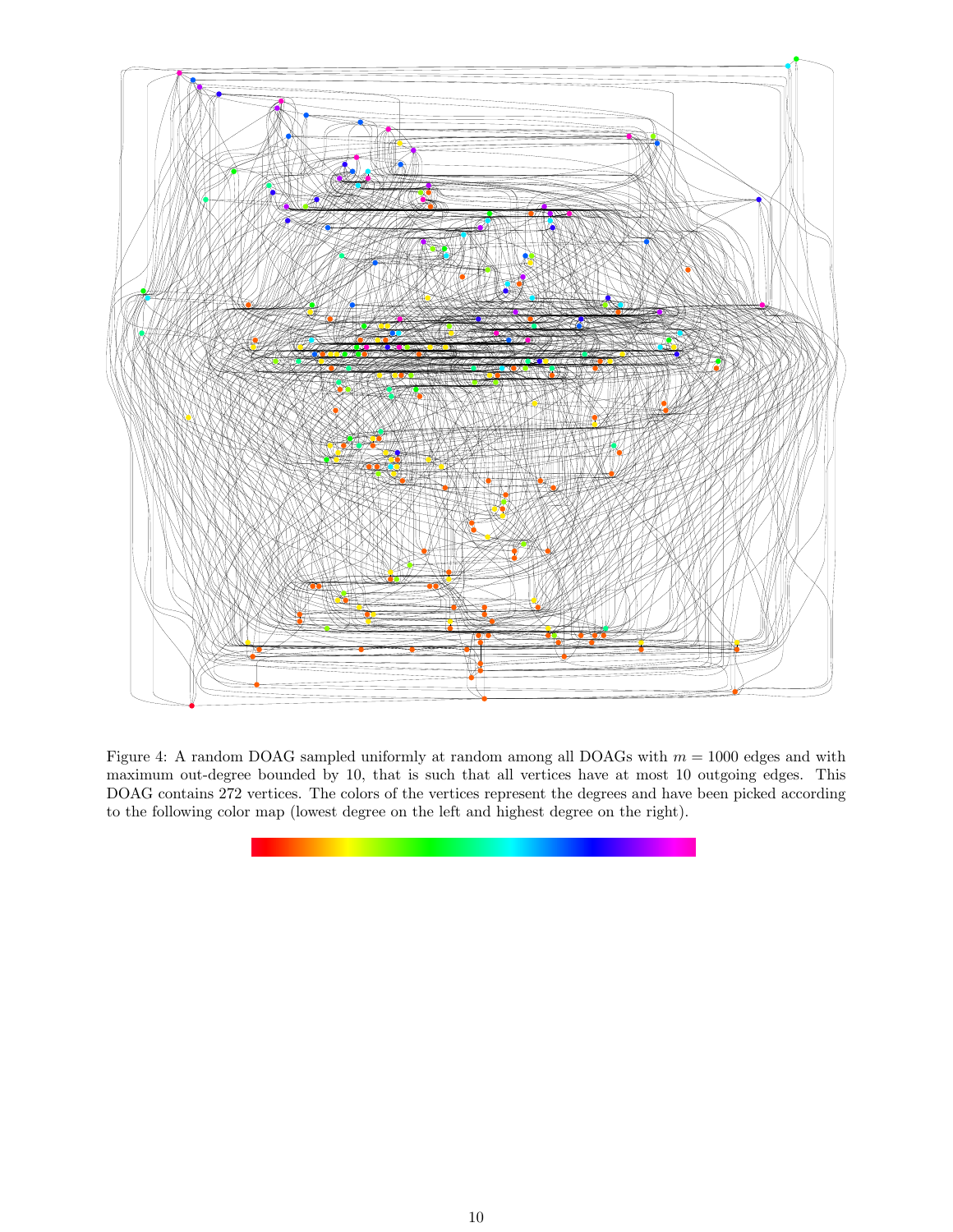## <span id="page-10-0"></span>B Technical proofs

We present here the ranges for the integers  $n, m$  and k such that there exist DOAGs with these parameters.

*Proof of Lemma [1.](#page-3-2)* The bounds on k are straightforward: there must be at least one source and the sink cannot be a source. Now, consider given a  $k \in [1; n-1]$ . The upper bound on m is obtained by observing that there may be an edge between any two vertices in the graph (there are  $\binom{n}{2}$  of them) except between two sources (there are  $\binom{k}{2}$  of them). So  $\binom{n}{2} - \binom{k}{2}$  is an upper bound on the number of edges and it can be realised by numbering the n vertices from 1 to n and putting an edge from i to j if and only if  $i < j$  and  $j > k$ . Finally, any number of edges m can be obtained from this extreme case by removing edges until  $m = n - 1$  which is the minimum number of edges of a weakly connected DAG. П

| $\sqrt{m}$<br>$\boldsymbol{n}$ | $\overline{2}$ | 3        | $\overline{4}$ | -5 | -6              | -7         | 8           | 9            | 10           | 11    | 12 | 13 | 14                         | 15 |
|--------------------------------|----------------|----------|----------------|----|-----------------|------------|-------------|--------------|--------------|-------|----|----|----------------------------|----|
| $\Omega$<br>3<br>4<br>Ð<br>6   |                | $\Omega$ |                | 16 | 12<br>104<br>30 | 356<br>377 | 666<br>2745 | 672<br>13011 | 288<br>42290 | 96838 |    |    | 155728 169272 112608 34560 |    |

Figure 5: DOAGs with *n* vertices and *m* edges (1 source and 1 sink)

Knowing the parameters such that the number of related DOAGs is positive, we can exhibit an upper bound of this number, allowing then to know how many digits are necessary to store the number.

*Proof of Lemma [2.](#page-4-1)* Assign to each vertex of a multi-source DOAG an integer in  $[1; n]$  identifying its position in the traversal of the graph used for the decomposition. Note that there may be an edge from vertex  $i$  to vertex j only if  $i < j$  and  $j > k$ . There are  ${\binom{n}{2} - \binom{k}{2}}$  ways to choose m pairs of integers  $(i, j) \in [1; n]^2$ satisfying this condition (but not all of them yield weakly connected graphs).

Moreover, the number of DOAGs sharing the same set of edges (but ordered differently) can be bounded above by  $d_1!d_2!\cdots d_n!$  where  $d_i$  denotes the out-degree of vertex i. This corresponds to all the possible ways to permute the out-edges of each vertex. Note that some permutations are not "legal" as they would induce a relabelling of the vertices. Finally, note that  $d_n = 0$ , that for all  $i < n$ ,  $d_i > 0$  and that  $\sum_i d_i$  is the number m of edges of the graph. The above product of factorials is maximal when  $d_i = 1$  for all  $i < n$  but one, in which case is the only  $d_i > 1$  is equal to  $m - (n - 2)$ . Hence  $D_{n,m,k} \leq {n \choose 2} \cdot {m \choose 2} (m - n + 2)!$ .  $\Box$ 

We now can deduce the size in idigits of the big integers we deal with.

Proof of Corollary [1.](#page-4-3) Let  $L = \binom{n}{2}$ . We have  $\binom{\binom{n}{2} - \binom{k}{2}}{m - n + 2} \leq \binom{L}{m} m! = L(L-1)(L-2) \cdots (L-m+1)$ . Hence  $\log_2 D_{n,m,k} \le m \log_2 L$  and since  $m \ge n - 1$  ~ √ 2L, we have  $\log_2 D_{n,m,k} = O(m \log_2 m)$ .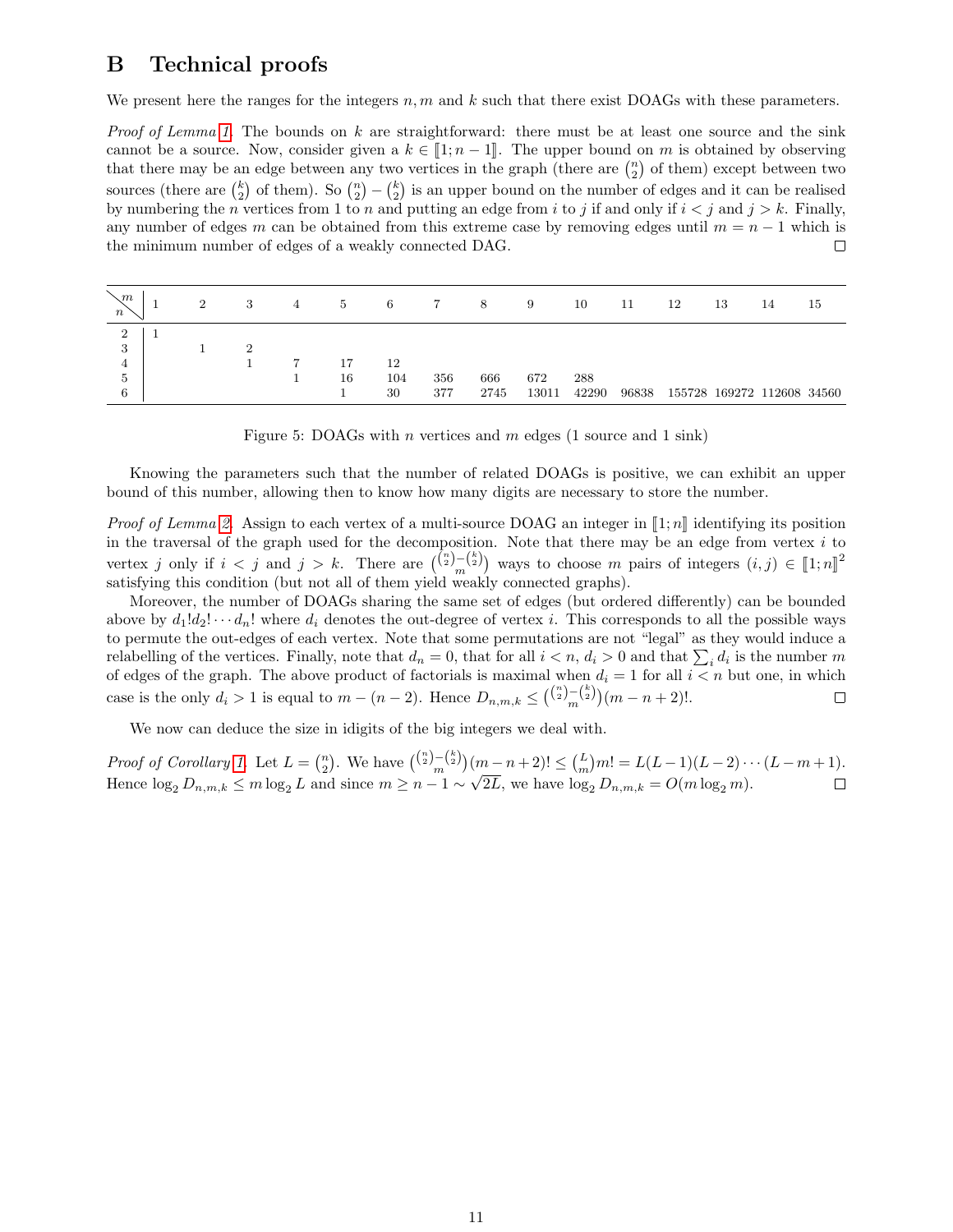## <span id="page-11-0"></span>C Counting algorithm

Algorithm [3](#page-11-1) allows to compute the value of  $D_{n,m,k}$  in a recursive fashion using dynamic programming.

```
Algorithm 3 Counting algorithm for DOAGs.
```

```
D \leftarrow dictionary structure mapping triples of integers to big integers
function \text{COUNT}(n, m, k)if (k \leq 0) \vee (k \geq n) \vee (m < n - 2) \vee (m > \binom{n}{2} - \binom{k}{2}) then return 0else if n \leq 2 then
       if m = n − 1 ∧ k = 1 then return 1 else return 0
    else if (n, m, k) is bound in D then return D(n, m, k)else
        r \leftarrow 0for p = 1 to \min(n - k, m + 2 - n) do
            C \leftarrow 1for s = 0 to p do
               r \leftarrow r + \text{COUNT}(n-1, m-p, k-1+p-s) \cdot CC \leftarrow C \cdot (n - k - p + s + 1) \cdot (p - s) / (s + 1)D(n, m, k) \leftarrow rreturn r
```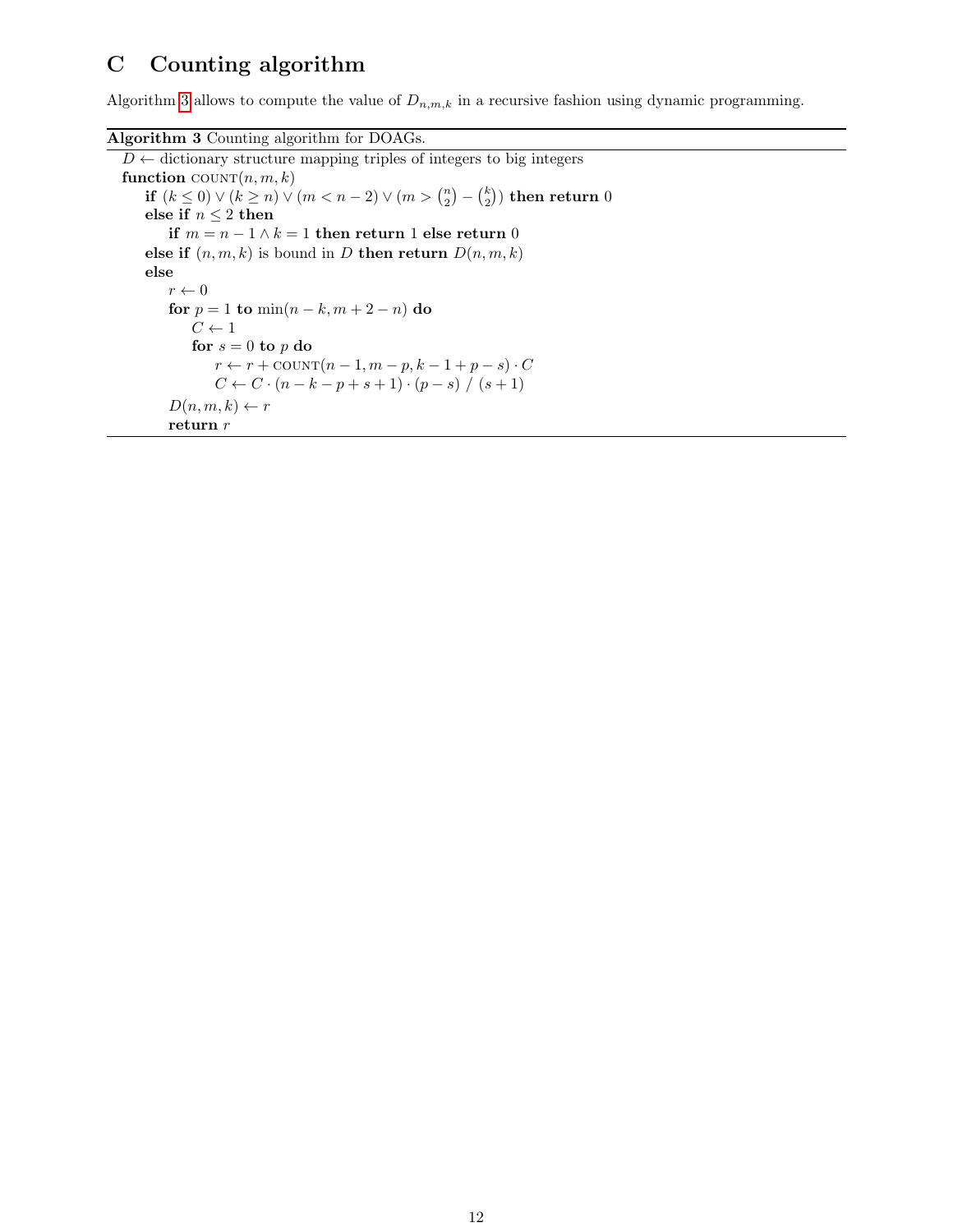## <span id="page-12-0"></span>D Appendix: Labelled models

#### D.1 Edge-labelled DAGs

Edge-labelled directed acyclic graphs are DAGs equipped with a labelling of the edges, that is a function mapping each edge to a distinct integer in  $\llbracket 1; m \rrbracket$  where m is the number of edges of the DAG. It differs from the usual notion of "labelled DAG" in that here the edges are labelled whereas usually labelled vertices are considered.

Informally going from DOAGs to edge-labelled DAGs is possible since in DOAGs, the out-going edges each vertex are distinguishable and the vertices are also distinguishable as shown by the decomposition of the DOAG. Thus we get a way to traverse without ambiguity all the edges, and it is possible to associate a permutation to the edges, i.e. a label for each of them. Hence, a DOAG can also be seen as the equivalence class of labelled DAGs that are identical up to a relabelling of the edges that preserves the order of the outgoing edges.

From a modelling point of view these two kinds of objects serve a different purpose. Edge-labelled DAGs offer an edge-centric model for setups were the edges are all distinguishable and are the objects of interest (by opposition to vertices). This approach seems important in specific graph-problems related to complex systems like in [\[16\]](#page-7-17) for example. It is directly linked to line graphs where the focus is laid on the duality between edges and vertices [\[5\]](#page-7-18). On the other hand, DOAGs offer a more local distinction between edges by only comparing sibling edges.

The decomposition of a DOAG presents a canonical traversal of the edges of the DOAG related to the order for outgoing edges and the total order for the sources during the decomposition of the (multi-sources) DOAG. This property allows us to define an edge-labelling as a permutation of the edges of a DOAG and to establish a one-to-one correspondence with edge-labelled DAGs.

**Definition 4.** Let A be a DOAG. An edge-labelling for A is a bijection from the set of edges of A into the integers  $[1;m]$  such that for any two edges  $e_1$  and  $e_2$  such that  $e_1 \prec e_2$  (thus going out of the same vertex), the label of  $e_1$  is smaller that the one of  $e_2$ .

For a given DOAG A we denote  $\mathcal{L}_A$  its set of labellings and  $\mathcal{L} = \bigcup_{A \in DOAG} \mathcal{L}_A$ .

Obviously most of the time there are several labellings for a given DOAG inducing each one a different edge-labelled DAG. Or put differently, there are several possible labellings of a DOAG that are compatible with the orders on the outgoing edges of its vertices.

**Theorem 3.** The structures from  $\{(A, \mathcal{L}_A) | A \in DOAG\}$  are in one-to-one correspondence with edge-labelled DAG<sub>s</sub>.

Proof. To prove the injection we remark that a given labelled DAG induced by two DOAGs A and B and their respective labellings  $\mathcal{L}_A$  and  $\mathcal{L}_B$  are such that  $A = B$  because there is a single way for each vertex to order its outgoing edges that is compatible with the edge labelling. But then obviously  $\mathcal{L}_A = \mathcal{L}_B$ . The surjection is exhibited by noting that each edge-labelled DAG can be decomposed as a DOAG and a labelling of its edges.  $\Box$ 

Proposition [1](#page-12-1) counts the possible labellings of a DOAG. This formula will help use bridge the gap between counting edge-labelled DAGs and counting DOAGs.

<span id="page-12-1"></span>**Proposition 1.** For a given DOAG A with m edges, the cardinality of  $\mathcal{L}_A$ , or equivalently, the number of labelled DAGs sharing the same underlying given DOAG structure is given by  $\frac{m!}{\prod_v d_v!}$  where v ranges over all the vertices of the DOAG and  $d_v$  denotes the out-degree of v, that is its number of outgoing edges.

Proof. The labellings of a given DOAG are characterised by the set of labels used at each vertex: once the labels for the outgoing edges of v are chosen, there is only one way to assign them to each edge. The number of ways to assign  $d_v$  labels to each vertex v is counted by the multinomial coefficient given above.  $\Box$ 

Relying on the last proposition we introduce the numbers  $E_{n,m,k}$  as the numbers of edge-labelled DAGs with n vertices, m edges and k (ordered) sources among the vertices. Then adapting Equation [\(1\)](#page-3-1) by using Proposition [1](#page-12-1) we obtain:

$$
E_{1,m,k} = 1_{\{m=0 \land k=1\}}
$$
  
\n
$$
E_{n,m,k} = 0
$$
 when  $k \le 0$   
\n
$$
E_{n,m,k} = \sum_{0 < s + q \le \min(n-k,m+2-n)} E_{n-1,m-s-q,k-1+q} \binom{m}{s+q} \binom{n-k-q}{s} \binom{s+q}{s} s! \text{ otherwise.}
$$
\n(3)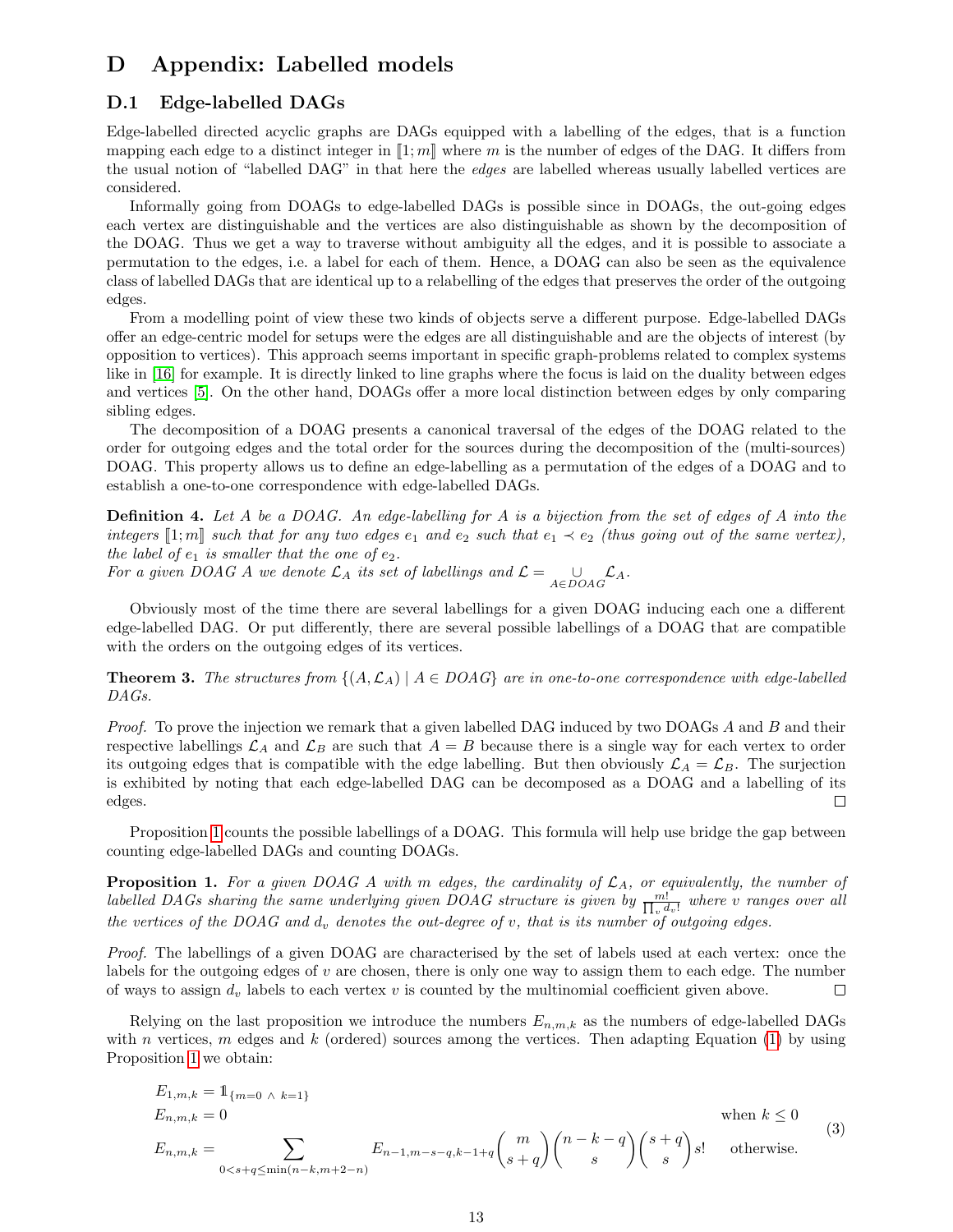The only difference between this recurrence formula and Equation [\(1\)](#page-3-1) is the presence of the binomial coefficient  $\binom{m}{s+q}$  accounting for the number of ways to choose the labels of the s + q outgoing edges of the smallest source among  $\llbracket 1; m \rrbracket$ .

Theorem 4. The number of edge-labelled DAGs containing n vertices (with a single source and a single sink) and m edges is given by  $E_{n,m,1}$ .

| $\mathfrak{m}$<br>$\boldsymbol{n}$ | 2 | 3      |          | 5          | 6            |        | 8      | 9               | 10 |
|------------------------------------|---|--------|----------|------------|--------------|--------|--------|-----------------|----|
| $\Omega$<br>▵<br>3<br>4<br>5       |   | 6<br>6 | 84<br>24 | 420<br>960 | 720<br>15960 | 147000 | 806400 | 2540160 3628800 |    |

Figure 6: Edge-labelled DAGs with n vertices (including one source and one sink) and m labelled edges

#### D.2 Vertex-labelled DAGs

The historical enumeration of vertex labelled DAGs has been exhibited by Robinson in the 70's [\[18\]](#page-7-5). His goal was to obtain the sequence  $A_n$  of the number of DAGs with n labelled vertices. In order to reach this, he introduced an intermediate sequence  $A_{n,k}$  that counts the number of DAGs with n vertices including exactly k source, and he first gives a constructive recursive formula on this sequence. Then by using some inclusionexclusion principle he relates the two-indices sequence  $A_{n,k}$  the single-index sequence  $A_n$ , thus obtaining a recursive formula involving only the terms of the  $A_n$  sequence. The fact that the latter recurrence relies on the inclusion-exclusion principle implies that it is not constructive, and thus cannot be directly used to construct DAGs without a rejection sub-procedure. However the first formula based on  $A_{n,k}$  can be turned into a recursive random sampler, which was mentioned by [\[14\]](#page-7-7) and later analysed in detail in [\[13\]](#page-7-6).

We recall Robinson's formula for the enumeration of  $A_{n,k}$ . Note that the DAGs enumerated by this formula are not necessarily connected.

<span id="page-13-1"></span><span id="page-13-0"></span>
$$
A_{n,k} = \sum_{s=1}^{n-k} \binom{n}{k} \left(2^k - 1\right)^s 2^{k(n-k-s)} A_{n-k,s}.
$$
\n<sup>(4)</sup>

The justification of the latter formula is relatively direct from a combinatorial point of view. To build a DAG over n labelled vertices with k of them being sources, one takes a smaller DAG with  $n - k$  vertices containing s sources. One adds  $k$  new nodes that must be the new sources. Thus the previous  $s$  sources become internal vertices which means that at least one edge from a new source must point to it. There are  $2<sup>k</sup> - 1$  possibilities for the set of incoming edges of each old source (for each new source either an edge is defined or not; but at least one edge must exists). Moreover for all other  $n - k - s$  vertices one may construct an edge starting at each new source or not. Robinson's approach is a layer-by-layer construction.

The above formula is constructive. But by adapting directly the result of Robinson to enumerate DAGs with a single sink (for a single source it is sufficient to take  $k = 1$ ) we rely on the inclusion-exclusion principle. Then, partitioning the set of DAGs (with a single source and a single sink), with n labelled vertices and m edges, either we obtain a very inefficient formula (from a computational point of view) — see Equation  $(5)$  or we use a second time the inclusion-exclusion principle. We thus obtain the number  $V_{n,m,k}$  of DAGs with n labelled vertices ( $k$  of them being sources and 1 being a sink) and  $m$  unlabelled edges:

$$
V_{n,m,k} = \sum_{s=1}^{n-k} \binom{n}{k} \sum_{\ell=s}^m V_{n-k,m-\ell,s} \sum_{r=0}^k (-1)^r \binom{k}{r} \sum_{t=s}^\ell \binom{(k-r)(n-k-s)}{\ell-t} \sum_{u=0}^s (-1)^{s-u} \binom{s}{u} \binom{(k-r)u}{t}.
$$
 (5)

This extension of Robinson's formula is also relying on some layer-by-layer approach. At each step we replace the existing source by  $k$  new sources and be add a given number of edges. As we remark directly, due to the composed exclusion-inclusion principles any direct translation to a sampler of DAGs is impossible without rejection.

Proof of the extension of Robinson's counting Formula [\(4\)](#page-13-1). Starting from Equation (4), we extend it into the sequence  $\tilde{A}_{n,k}$  whose term is the number of DAGs with n vertices (including k sources) and a single sink. To reach this goal using the layer-by-layer approach of Robinson, it is sufficient, once  $n > 1$  that each new source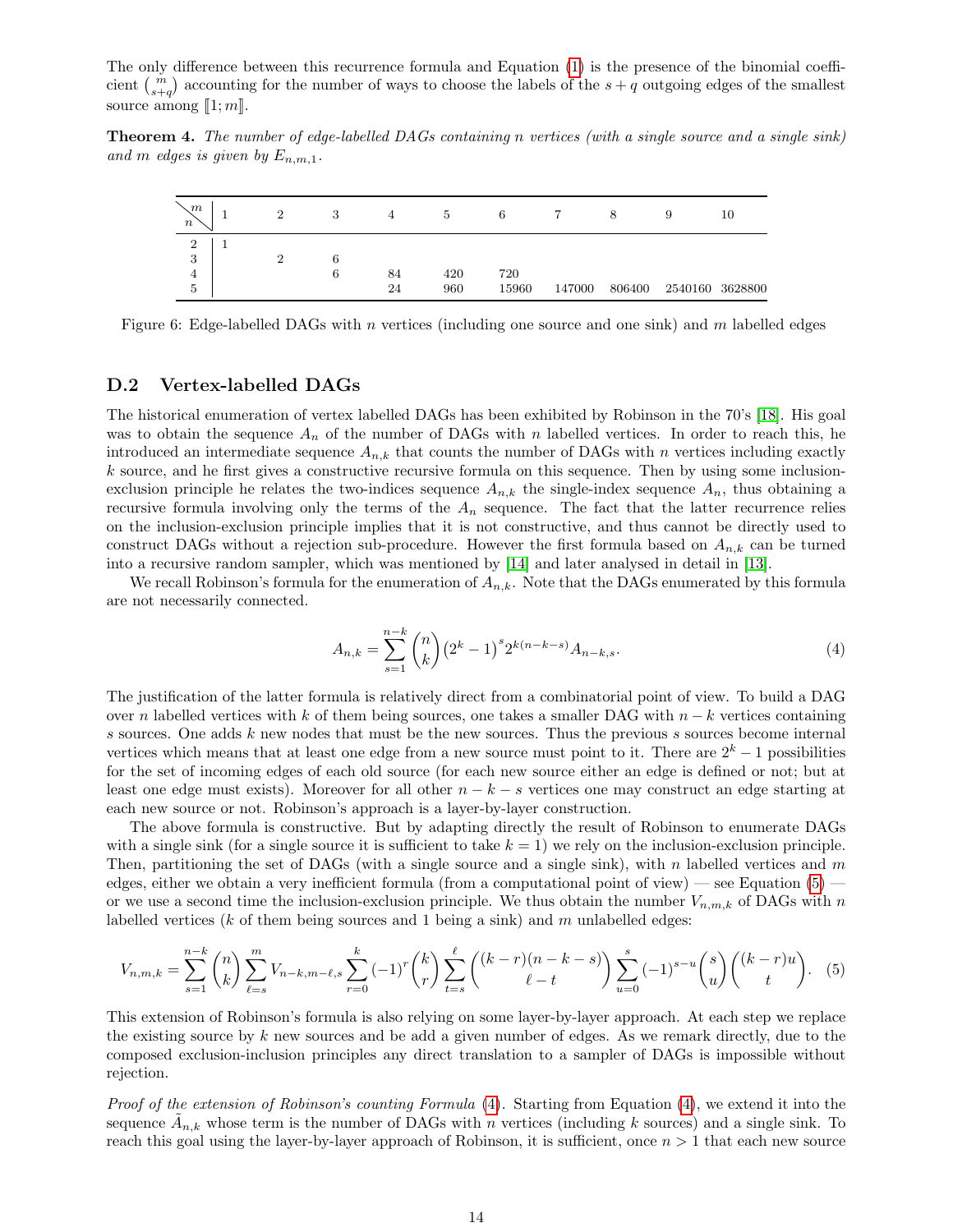is not a sink. Saying differently each new source gets at least one out-going edge related to the previous nodes. Using the inclusion-exclusion principle we get

$$
\tilde{A}_{n,k} = \sum_{s=1}^{n-k} \binom{n}{k} \tilde{A}_{n-k,s} \sum_{r=0}^{k} (-1)^r \binom{k}{r} \left( 2^{k-r} - 1 \right)^s 2^{(k-r)(n-k-s)}.
$$

Now we partition the set of DAGs of size n with k sources and 1 single sink according to their number  $m$ of edges. We denote by  $V_{n,m,k}$  these numbers. In the latter formula, the edge distribution is given by the factor  $(2^{k-r}-1)^s 2^{(k-r)(n-k-s)}$ . We extract from this quantity the case where we add  $\ell$  new edges:

$$
L(n,k,r,s,\ell) = \sum_{\substack{\ell_1,\ldots,\ell_s \ge 1 \\ \ell'_1,\ldots,\ell'_{n-k-s} \ge 0 \\ \sum \ell_i + \sum \ell'_i = \ell}} \binom{k-r}{\ell_1} \cdots \binom{k-r}{\ell_s} \cdot \binom{k-r}{\ell'_1} \cdots \binom{k-r}{\ell'_{n-k-s}}.
$$

We thus obtain, for  $V_{n,m,k}$  the number of DAGs of size n (with k sources) with m edges and 1 single sink:

$$
V_{n,m,k} = \sum_{s=1}^{n-k} \binom{n}{k} \sum_{\ell=s}^{m} V_{n-k,m-\ell,s} \sum_{r=0}^{k} (-1)^r \binom{k}{r} L(n,k,r,s,\ell).
$$

But the value  $L(n, k, r, s, \ell)$  can be simplified. The easiest simplification is related to the sum over the indices  $\ell'$ . In fact,

$$
L(n,k,r,s,\ell) = \sum_{t=s}^{\ell} \sum_{\substack{\ell_1,\ldots,\ell_s \geq 1 \\ \sum \ell_i = t}} \binom{k-r}{\ell_1} \cdots \binom{k-r}{\ell_s} \cdot \sum_{\substack{\ell'_1,\ldots,\ell'_{n-k-s} \geq 0 \\ \sum \ell'_i = \ell-t}} \binom{k-r}{\ell'_1} \cdots \binom{k-r}{\ell_s} \cdot \sum_{\substack{\ell'_1,\ldots,\ell'_{n-k-s} \geq 0 \\ \ell_1 = \ell-t}} \binom{k-r}{\ell_1} \cdots \binom{k-r}{\ell_s} \cdot \binom{(k-r)(n-k-s)}{\ell-t}
$$

A similar simplification can be used for the first sum but an inclusion-exclusion principle is needed since here the indices  $\ell$ . are greater that 0.

$$
L(n, k, r, s, \ell) = \sum_{t=s}^{\ell} \sum_{u=0}^{s} (-1)^{u} {s \choose s-u} \cdot { (k-r)(s-u) \choose t} \cdot { (k-r)(n-k-s) \choose \ell-t}
$$
  
= 
$$
\sum_{t=s}^{\ell} \sum_{u=0}^{s} (-1)^{s-u} {s \choose u} \cdot { (k-r)u \choose t} \cdot { (k-r)(n-k-s) \choose \ell-t}.
$$

Putting everything altogether, we get

$$
V_{n,m,k} = \sum_{s=1}^{n-k} \binom{n}{k} \sum_{\ell=s}^m V_{n-k,m-\ell,s} \sum_{r=0}^k (-1)^r \binom{k}{r} \sum_{t=s}^\ell \binom{(k-r)(n-k-s)}{\ell-t} \sum_{u=0}^s (-1)^{s-u} \binom{s}{u} \binom{(k-r)u}{t},
$$
  
it corresponds to the stated value.

that corresponds to the stated value.

By using our approach, we get

$$
V_{1,m,k} = 1_{\{m=0 \land k=1\}}
$$
  
\n
$$
V_{1,m,k} = 0
$$
 when  $k \le 0$   
\n
$$
V_{n,m,k} = \frac{n}{k} \sum_{0 < s+q < \min(n,m)} V_{n-1,m-s-q,k-1+q} \binom{n-q-k}{s} \binom{k-1+q}{q}
$$
 otherwise. (6)

By summing the values of each line we compute the number of DAGs of size  $n$  with a single source and a single sink. We then obtain the first terms,

$$
\left(\sum_{m} V_{n,m,1}\right)_{n \in \mathbb{N}} = (0, 1, 2, 12, 216, 10600, 1306620, 384471444, 261548825328, 402632012394000\dots).
$$

that are the values from [OEIS A165950](https://oeis.org/A165950) related to the paper [\[11\]](#page-7-10): there the sequence is obtain through a generating function enumeration.